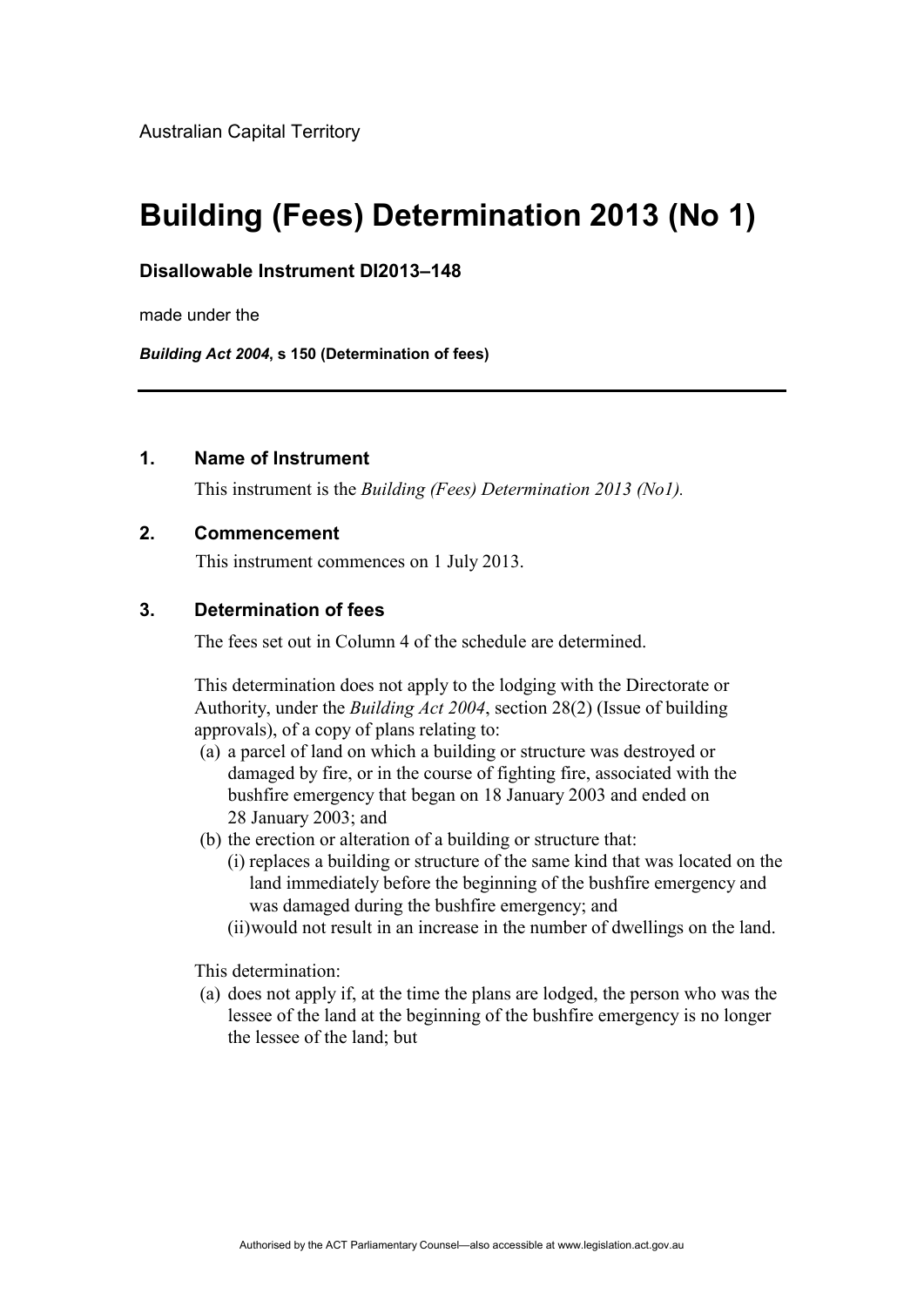(b) if before the beginning of the bushfire emergency, a person had entered into an agreement with the lessee of the land giving the person a right to the transfer of the lease, but no transfer had been registered under the *Land Titles Act 1925* in accordance with the agreement, the person is taken to be the lessee of the land at the beginning of the emergency.

## **4. Payment of fees**

The determined fees are payable to the ACT Government by a person requesting the goods or services described in the attached Schedule.

## **5. Revocation**

DI 2012-172 notified on the legislation register on 29 June 2012 is revoked. In addition, DI 2004-192 which set government building certification fees and was notified on the legislation register on 25 August 2004 is revoked.

Simon Corbell Minister for the Environment and Sustainable Development 20 June 2013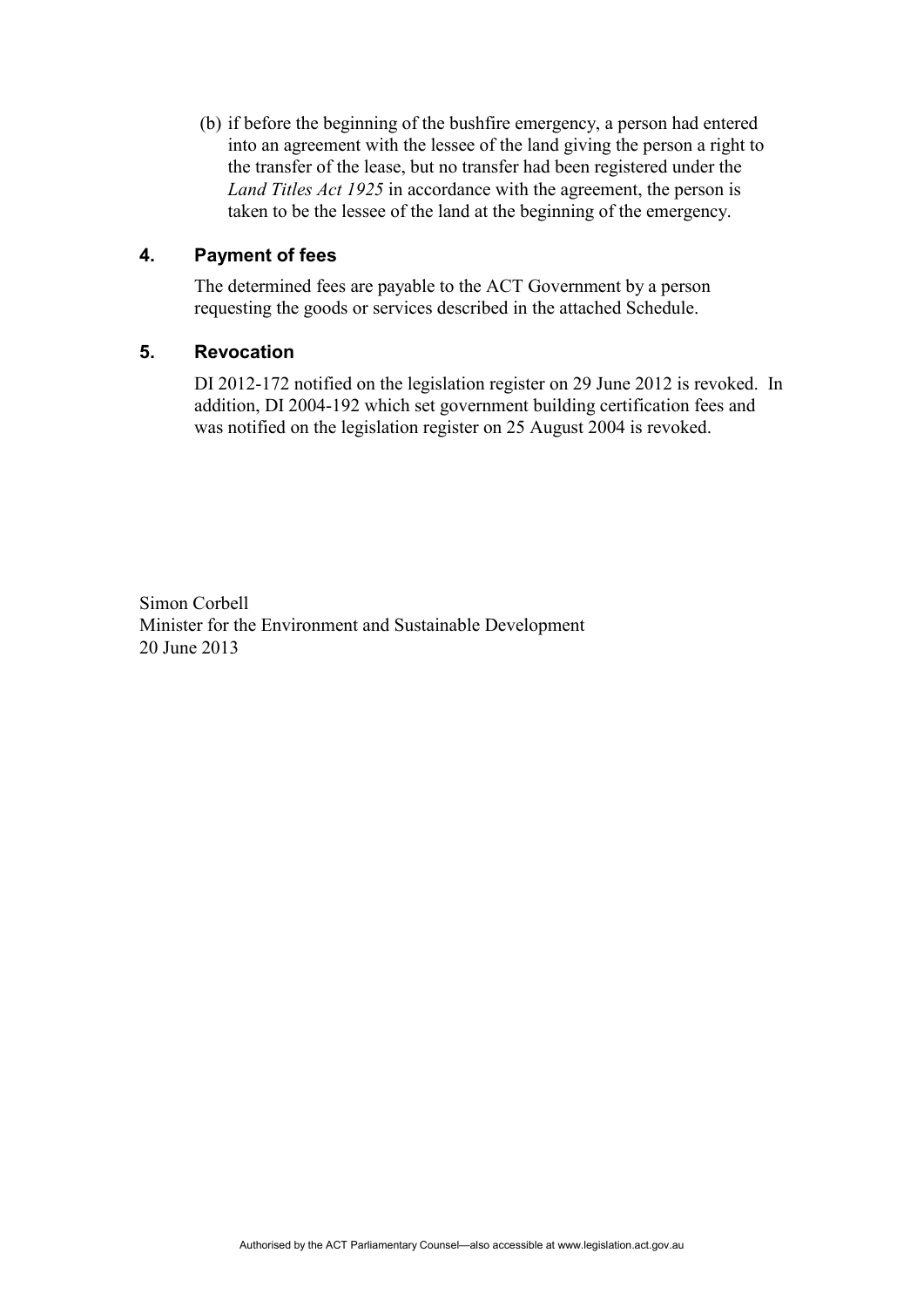# THIS IS PAGE 1 OF THE SCHEDULE TO THE DETERMINATION MADE BY THE MINISTER UNDER THE BUILDING ACT 2004.

| Relevant<br><b>Section for</b><br>which a fee<br>is payable | <b>Description of Matter for which fee is</b><br>payable                                                      | <b>Fee Payable</b><br><b>GST Exempt</b><br>\$<br>2012-13                                                                                 | <b>Fee Payable</b><br><b>GST Exempt</b><br>\$<br>2013-14                                                                                                                         |
|-------------------------------------------------------------|---------------------------------------------------------------------------------------------------------------|------------------------------------------------------------------------------------------------------------------------------------------|----------------------------------------------------------------------------------------------------------------------------------------------------------------------------------|
| (1)                                                         | (2)                                                                                                           | (3)                                                                                                                                      | (4)                                                                                                                                                                              |
| Section 20                                                  | Government building certification:<br>Single dwelling                                                         | 574.00                                                                                                                                   | 592.70                                                                                                                                                                           |
|                                                             | Multi unit dwelling – per unit                                                                                | 431.00                                                                                                                                   | 445.00                                                                                                                                                                           |
|                                                             | Commercial                                                                                                    | $0.5\%$ of the<br>value of the<br>outstanding<br>work                                                                                    | $0.5\%$ of the<br>value of the<br>outstanding<br>work                                                                                                                            |
|                                                             | Government certifier reinspection<br>of non-complying work – per<br>inspection                                | 89.10                                                                                                                                    | 92.00                                                                                                                                                                            |
| Section 28                                                  | Building Levy – applies to all Building<br>approvals issued by a Private certifier<br>(including electrical). | $0.8\%$ of total<br>cost of works                                                                                                        | $0.8\%$ of total<br>cost of works                                                                                                                                                |
| Section 28A                                                 | Building re-registration of work that has<br>not been completed within the statutory<br>time frame            | $50\%$ of the<br>calculated<br>building levy<br>work (or<br>minimum<br>88.20) at the<br>time of<br>registration<br>with the<br>Authority | $50\%$ of the<br>calculated<br>building levy<br>for the value of for the value of<br>work (or<br>minimum<br>$91.00$ ) at the<br>time of<br>registration<br>with the<br>Authority |
| Section 32                                                  | Registration of amended plans to already<br>registered building plans                                         | 18.40                                                                                                                                    | 19.00                                                                                                                                                                            |
| Section 32                                                  | Registration of detailed plans to already<br>registered building plans                                        | 18.40                                                                                                                                    | 19.00                                                                                                                                                                            |
| Section 53                                                  | Lifting stop notices                                                                                          | 97.80                                                                                                                                    | 200.00                                                                                                                                                                           |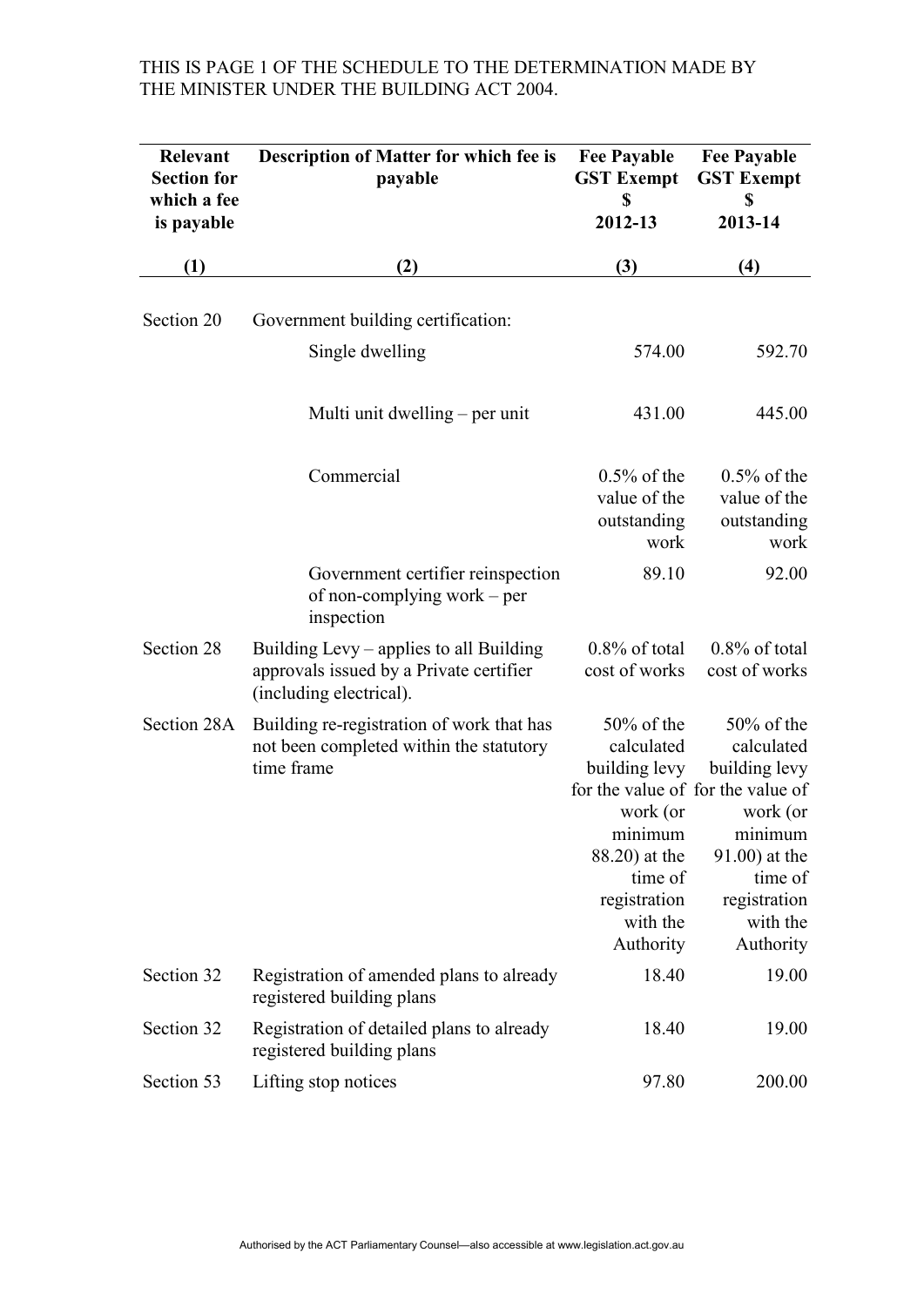## THIS IS PAGE 2 OF THE SCHEDULE TO THE DETERMINATION MADE BY THE MINISTER UNDER THE BUILDING ACT 2004.

| Relevant<br><b>Section for</b> | Description of Matter for which fee is<br>payable                                                                                                                                                                                                                                                                                                                                                                                                                                         | <b>Fee Payable</b><br><b>GST Exempt</b> | <b>Fee Payable</b><br><b>GST Exempt</b> |
|--------------------------------|-------------------------------------------------------------------------------------------------------------------------------------------------------------------------------------------------------------------------------------------------------------------------------------------------------------------------------------------------------------------------------------------------------------------------------------------------------------------------------------------|-----------------------------------------|-----------------------------------------|
| which a fee<br>is payable      |                                                                                                                                                                                                                                                                                                                                                                                                                                                                                           | \$<br>2012-13                           | \$<br>2013-14                           |
| (1)                            | (2)                                                                                                                                                                                                                                                                                                                                                                                                                                                                                       | (3)                                     | (4)                                     |
| Section 69                     | Application for Certificate of Occupancy<br>and Use (Effective 1 September 2013)<br>For Buildings of Class 1 or Class 10a or<br>Class 1 and Class 10a as classified under<br>the Building Code of Australia                                                                                                                                                                                                                                                                               |                                         |                                         |
|                                | Application for certificate under section<br>$69(1)$ of the Building Act                                                                                                                                                                                                                                                                                                                                                                                                                  | na                                      | Nil                                     |
|                                | Application for certificate under section<br>$69(2)$ of the Building Act                                                                                                                                                                                                                                                                                                                                                                                                                  | na                                      | 54.40                                   |
|                                | Application for certificate under section<br>69(2B of the Building Act<br>In addition twice the amount of the<br>building levy that would be applicable to<br>the work if the correct building levy<br>amount has not previously been paid; and<br>In addition if the building work failed to<br>be covered by a required building fidelity<br>certificate or statutory warranty insurance<br>policy: \$1,000<br>Application for certificate under section<br>$69(3)$ of the Building Act | na<br>na                                | 185.00<br>185.00                        |
|                                | Application for cancellation of certificate<br>of occupancy issued under $69(3)$ of the<br><b>Building Act</b>                                                                                                                                                                                                                                                                                                                                                                            | na                                      | 185.00                                  |
| Section 71                     | Application for certificate                                                                                                                                                                                                                                                                                                                                                                                                                                                               | na                                      | 54.40                                   |
| Section 72                     | Application for certificate                                                                                                                                                                                                                                                                                                                                                                                                                                                               | na                                      | 54.40                                   |
| Section 74                     | Application for certificate                                                                                                                                                                                                                                                                                                                                                                                                                                                               | na                                      | 185.00                                  |
|                                | For Buildings other than Class 1 or Class<br>10a or Class 1 and Class 10a as classified<br>under the Building Code of Australia                                                                                                                                                                                                                                                                                                                                                           |                                         |                                         |
|                                | Application for certificate under section<br>$69(1)$ of the Building Act                                                                                                                                                                                                                                                                                                                                                                                                                  | na                                      | Nil                                     |
|                                | Application for certificate under section<br>$69(2)$ of the Building Act                                                                                                                                                                                                                                                                                                                                                                                                                  | na                                      | 68.00                                   |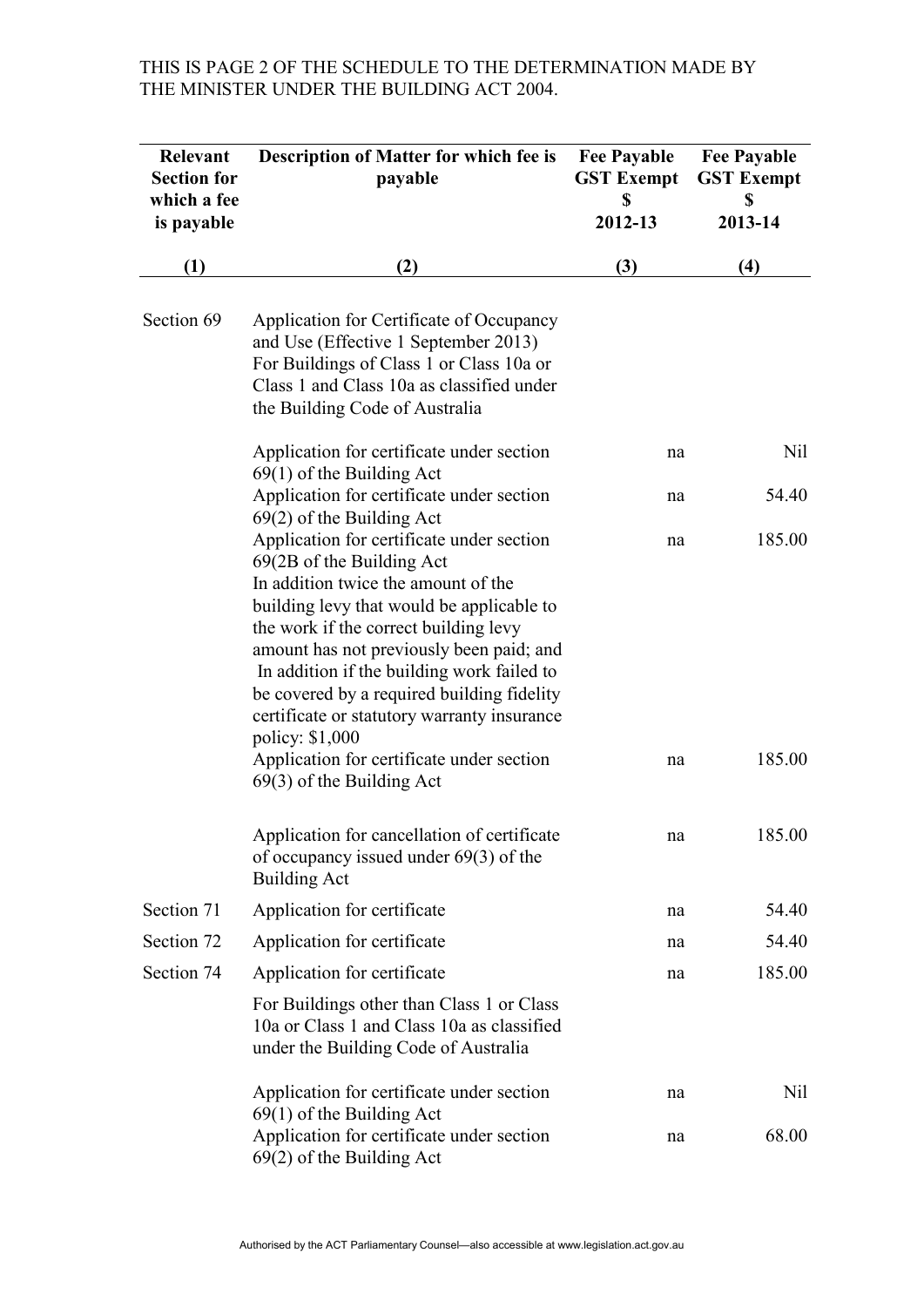# THIS IS PAGE 3 OF THE SCHEDULE TO THE DETERMINATION MADE BY THE MINISTER UNDER THE BUILDING ACT 2004.

| Relevant<br><b>Section for</b><br>which a fee<br>is payable | Description of Matter for which fee is<br>payable                                                                                                                                                                                                                                                                                                                                                                         | <b>Fee Payable</b><br><b>GST Exempt</b><br>\$<br>2012-13 | <b>Fee Payable</b><br><b>GST Exempt</b><br>\$<br>2013-14 |
|-------------------------------------------------------------|---------------------------------------------------------------------------------------------------------------------------------------------------------------------------------------------------------------------------------------------------------------------------------------------------------------------------------------------------------------------------------------------------------------------------|----------------------------------------------------------|----------------------------------------------------------|
| (1)                                                         | (2)                                                                                                                                                                                                                                                                                                                                                                                                                       | (3)                                                      | (4)                                                      |
|                                                             | Application for certificate under section<br>$69(2B)$ of the Building Act<br>In addition three times of the amount of<br>the building levy that would be<br>applicable to the work if the correct<br>building levy amount has not previously<br>been paid; and In addition if the building<br>work failed to be covered by a required<br>building fidelity certificate or statutory<br>warranty insurance policy: \$1,000 | na                                                       | 231.25                                                   |
|                                                             | Application for certificate under section<br>$69(3)$ of the Building Act                                                                                                                                                                                                                                                                                                                                                  | na                                                       | 231.25                                                   |
|                                                             | Application for cancellation of<br>certificate of occupancy issued under 69<br>(3) of the Building act                                                                                                                                                                                                                                                                                                                    | na                                                       | 231.25                                                   |
| Section 71                                                  | Application for certificate                                                                                                                                                                                                                                                                                                                                                                                               | na                                                       | 68.00                                                    |
| Section 72                                                  | Application for certificate                                                                                                                                                                                                                                                                                                                                                                                               | na                                                       | 68.00                                                    |
| Section 74                                                  | Application for certificate                                                                                                                                                                                                                                                                                                                                                                                               | na                                                       | 231.25                                                   |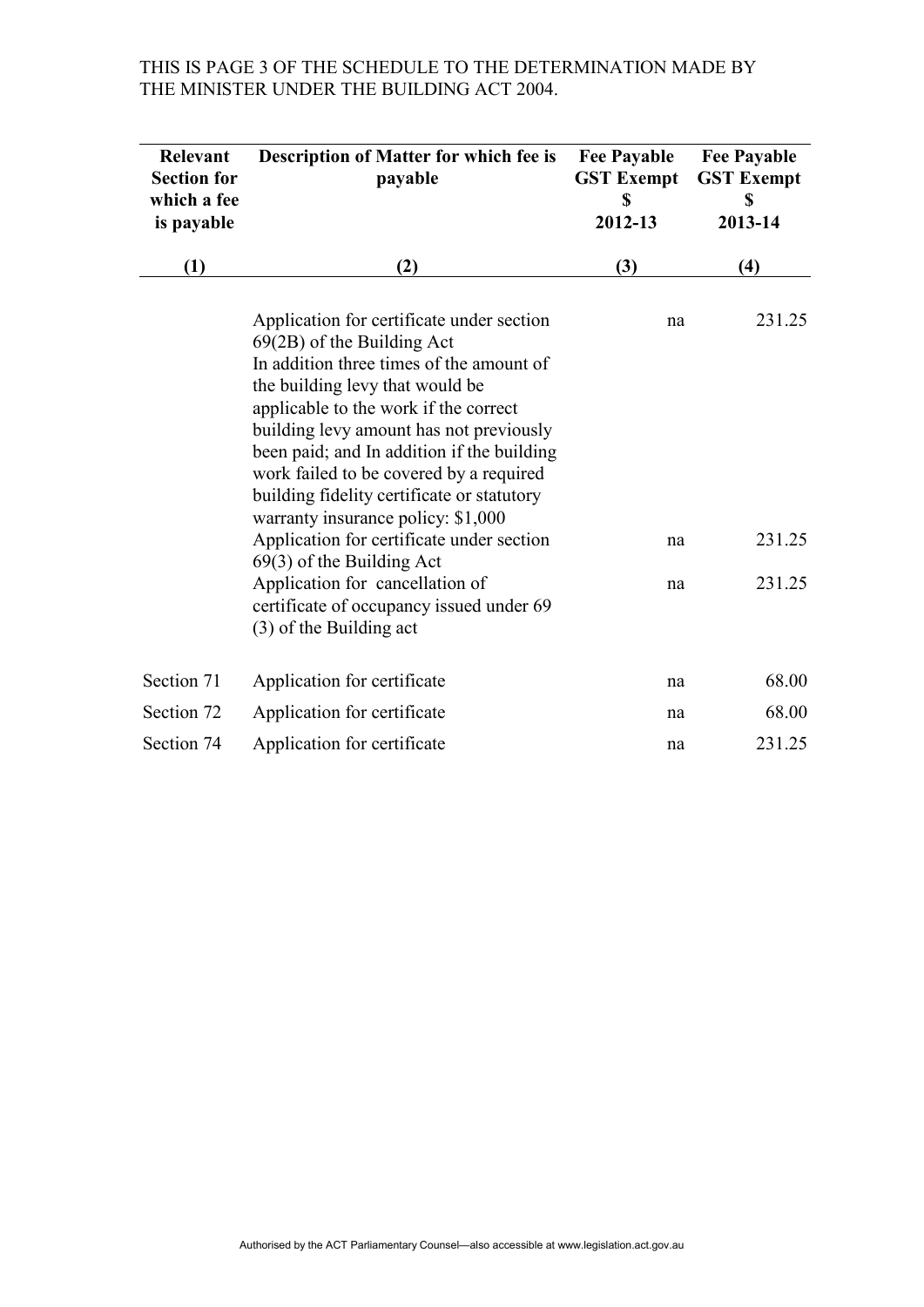# THIS IS PAGE 4 OF THE SCHEDULE TO THE DETERMINATION MADE BY THE MINISTER UNDER THE BUILDING ACT 2004.

| Relevant<br><b>Section for</b><br>which a fee<br>is payable | Description of Matter for which fee is<br>payable                                                                                                                                                                                                                                                                                                                                                                                                                                                 | <b>Fee Payable</b><br><b>GST Exempt</b><br>\$<br>2012-13               | <b>Fee Payable</b><br><b>GST Exempt</b><br>\$<br>2013-14              |
|-------------------------------------------------------------|---------------------------------------------------------------------------------------------------------------------------------------------------------------------------------------------------------------------------------------------------------------------------------------------------------------------------------------------------------------------------------------------------------------------------------------------------------------------------------------------------|------------------------------------------------------------------------|-----------------------------------------------------------------------|
| (1)                                                         | (2)                                                                                                                                                                                                                                                                                                                                                                                                                                                                                               | (3)                                                                    | (4)                                                                   |
| Section 74                                                  | Certificate of Regularisation $-A$<br>certificate of regularisation authorises the<br>continuing occupancy of a building that<br>was constructed by the Commonwealth<br>or ACT Government without requiring<br>approval or a certificate of occupancy<br>under section 69 of the Act and has now<br>been sold, or is to be sold. The amount<br>depends on the value of the work and is<br>the same as that determined as payable<br>for a certificate of occupancy where the<br>cost of works is: |                                                                        |                                                                       |
|                                                             | \$0 to \$10,240                                                                                                                                                                                                                                                                                                                                                                                                                                                                                   | 88.20                                                                  | 91.10                                                                 |
|                                                             | \$10,241 to \$20,000                                                                                                                                                                                                                                                                                                                                                                                                                                                                              | 88.20 plus<br>$0.80\%$ of the<br>amount in<br>excess of<br>10,240      | $91.10$ plus<br>$0.83\%$ of the<br>amount in<br>excess of<br>10,240   |
|                                                             | \$20,001 to \$150,000                                                                                                                                                                                                                                                                                                                                                                                                                                                                             | 166.00 plus<br>$0.64\%$ of the<br>amount in<br>excess of<br>20,000     | 171.40 plus<br>$0.66\%$ of the<br>amount in<br>excess of<br>20,000    |
|                                                             | \$150,001 to \$250,000                                                                                                                                                                                                                                                                                                                                                                                                                                                                            | 1,002.00 plus<br>$0.64\%$ of the<br>amount in<br>excess of<br>150,000  | 1,034.60 plus<br>$0.66\%$ of the<br>amount in<br>excess of<br>150,000 |
|                                                             | \$250,001 to \$500,000                                                                                                                                                                                                                                                                                                                                                                                                                                                                            | 1,644.000 plus<br>$0.60\%$ of the<br>amount in<br>excess of<br>250,000 | 1,697.40 plus<br>$0.62\%$ of the<br>amount in<br>excess of<br>250,000 |